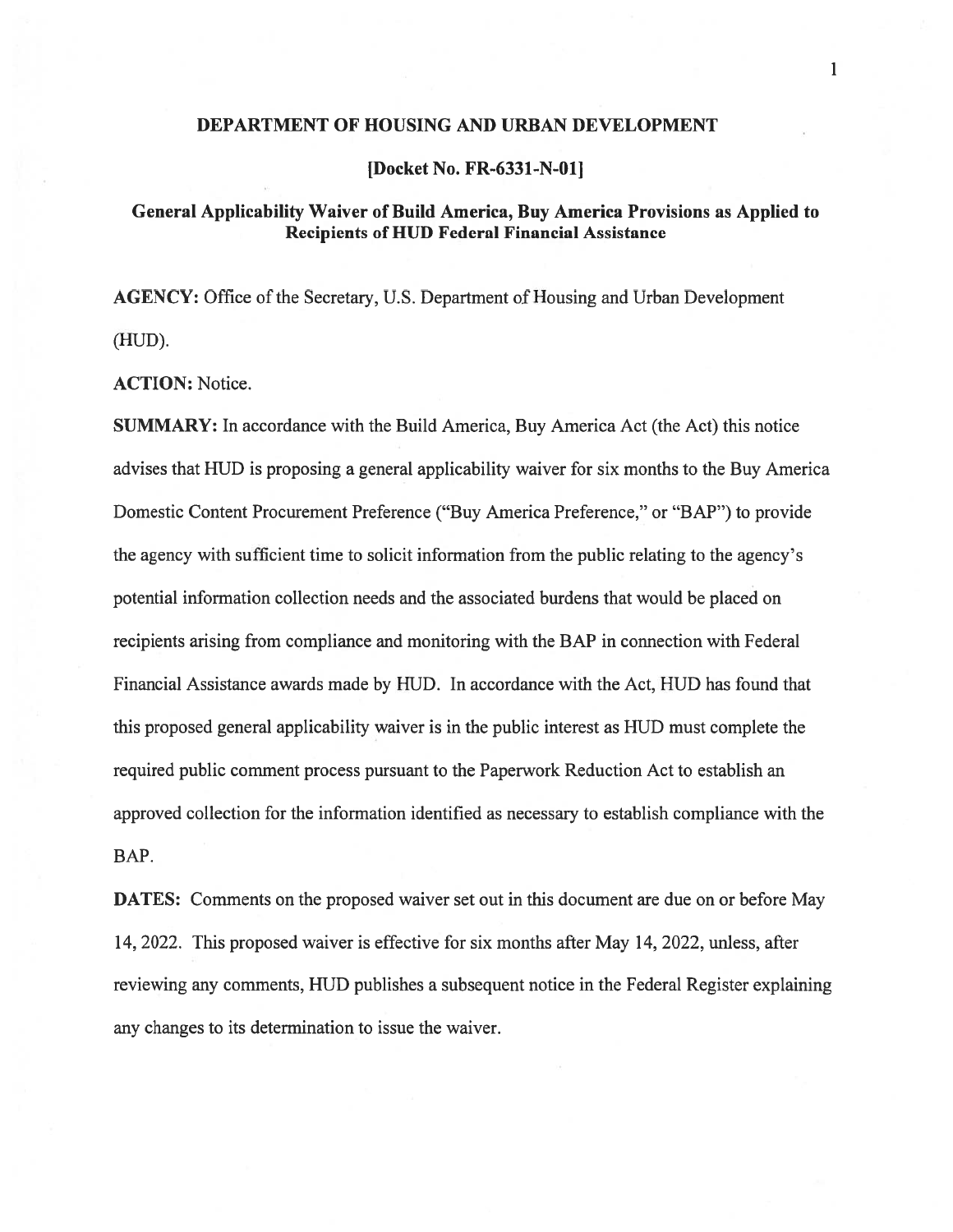ADDRESSES: Interested persons are invited to submit comments on this proposed general applicability waiver. Copies of all comments submitted are available for inspection and downloading at www.regulations.gov. To receive consideration as public comments, comments must be submitted through one of two methods, specified below. All submissions must refer to the above docket number and title.

1. Electronic Submission of Comments. Interested persons may submit comments electronically through the Federal eRulemaking Portal at www.regulations.gov. HUD strongly encourages commenters to submit comments electronically. Electronic submission of comments allows the commenter maximum time to prepare and submit <sup>a</sup> comment, ensures timely receipt by HUD, and enables HUD to make them immediately available to the public. Comments submitted electronically through the www.regulations.gov website can be viewed by other commenters and interested members of the public. Commenters should follow the instructions provided on that site to submit comments electronically.

2. Submission of Comments by Mail. Comments may be submitted by mail to the Regulations Division, Office of General Counsel, Department of Housing and Urban Development, 451 7th Street SW, Room 10276, Washington, DC 20410-0500.

No Facsimile Comments. Facsimile (FAX) comments will not be accepted.

Public Inspection of Comments. All properly submitted comments and communications submitted to HUD will be available for public inspection and copying between 8:00 a.m. and 5:00 p.m. weekdays at the above address. Due to security measures at the HUD Headquarters building, an advance appointment to review the submissions must be scheduled by calling the Regulations Division at (202) 708-3055 (this is not <sup>a</sup> toll-free number). Individuals with speech or hearing impairments may access this number via TTY by calling the Federal Information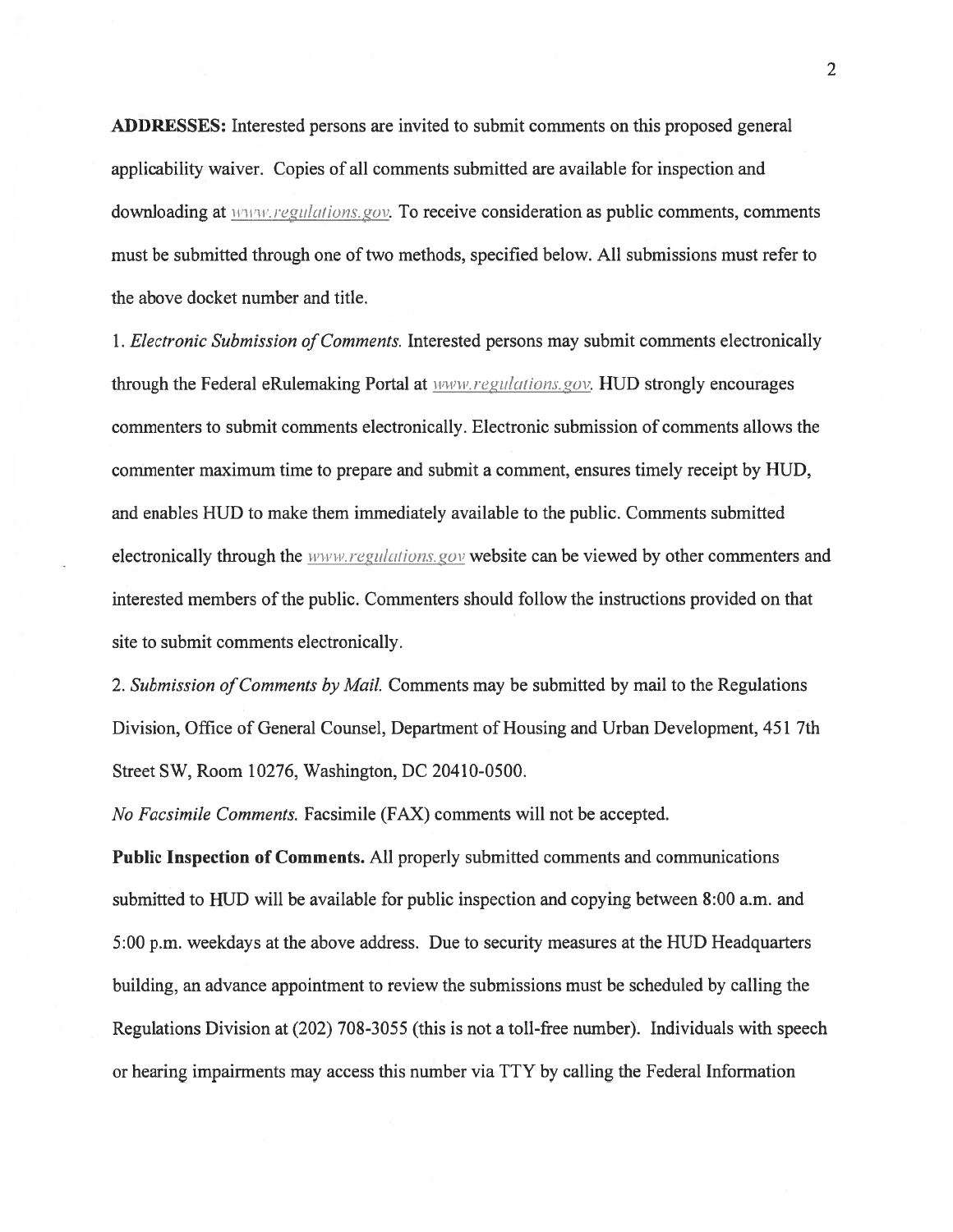Relay Service at (\$00) \$77-\$339 (this is <sup>a</sup> toll-free number). Copies of all submissions are available for inspection and downloading at www.regulations.gov.

FOR FURTHER INFORMATION CONTACT: Joseph Carlile, Department of Housing and Urban Development, 451 Seventh Street, SW, Room 10226, Washington, DC 20410-5000, at (202) 402-70\$2. HUD encourages submission of questions about this document be sent to BuildAmericaBuyAmerica@hud.gov.

## SUPPLEMENTARY INFORMATION:

#### I. Build America, Buy America

The Build America, Buy America Act (the Act) was enacted on November 15, 2021, as par<sup>t</sup> of the Infrastructure Investment and Jobs Act (ITJA). Pub. L. 117-5\$. The Act establishes <sup>a</sup> domestic content procuremen<sup>t</sup> preference, the BAP, for federal infrastructure programs. Section  $70914(a)$  of the Act establishes that no later than 180 days after the date of enactment,  $HUD$ must ensure that none of the funds made available for infrastructure projects may be obligated by the Department unless it has taken steps to ensure that the iron, steel, manufactured products, and construction materials used in <sup>a</sup> project are produced in the United States. In Section 70912, the Act further defines <sup>a</sup> project to include "the construction, alteration, maintenance, or repair of infrastructure in the United States" and includes within the definition of infrastructure those items traditionally included along with buildings and real property.

# II. HUD's Progress in Implementation of the Act

Since the enactment of the Act, HUD has worked diligently to implement the BAP. Consistent with the requirements of section 70913 of the Act, HUD has produced <sup>a</sup> repor<sup>t</sup> that identifies and evaluates all of HUD's federal financial Assistance programs with potentially eligible uses of funds that include infrastructure as defined by the Act to determine which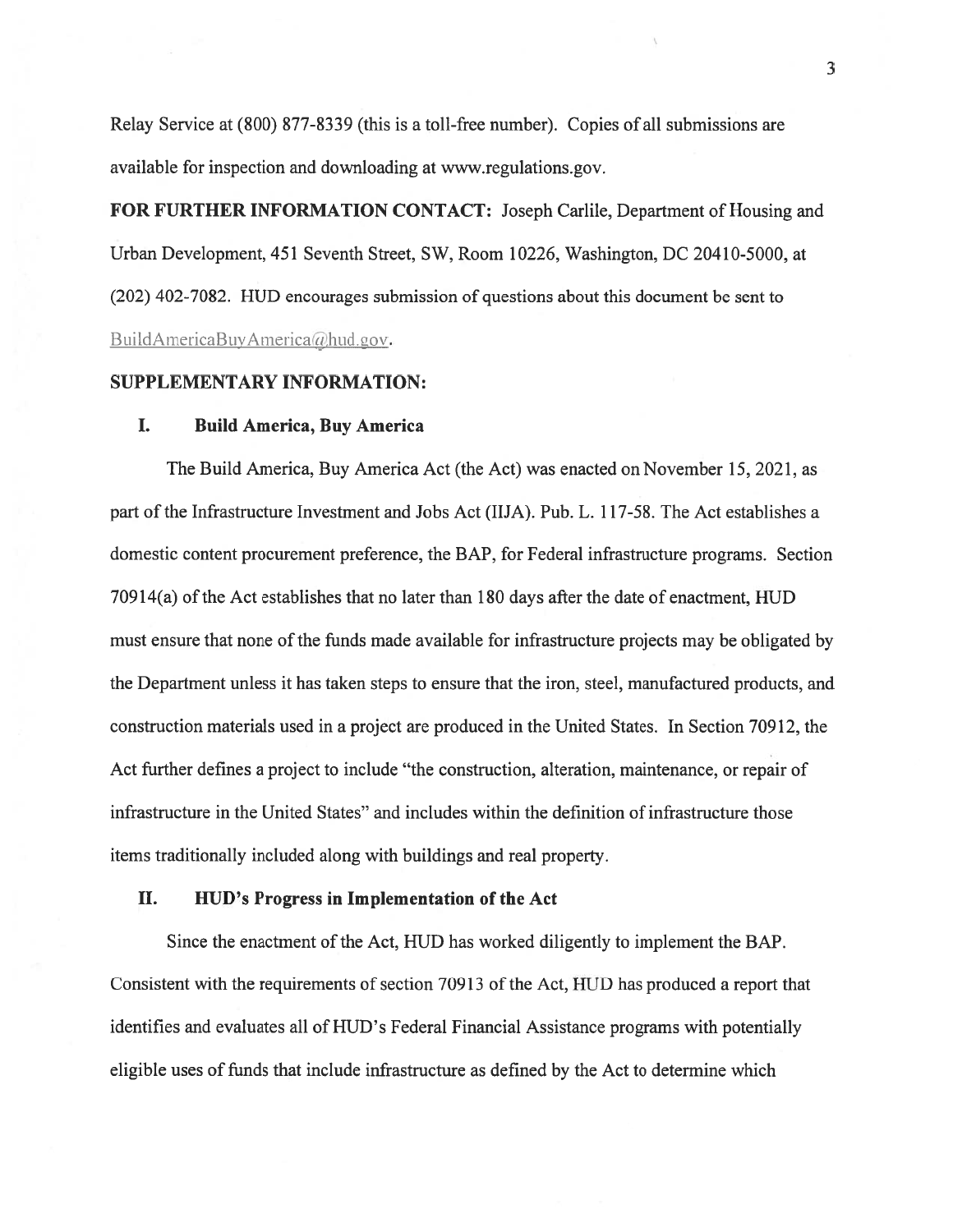programs would be in compliance with the BAP and which would be considered inconsistent with section 70914 of the Act and thus "deficient" as defined by section 70913(c) of the Act. The repor<sup>t</sup> was submitted to Congress and the Office of Management and Budget (0MB) and published in the Federal Register within 60 days after the date of enactment of the Act, on January 19, 2022. Specifically, HUD published the required repor<sup>t</sup> in <sup>a</sup> notice entitled "Identification of federal Financial Assistance Infrastructure Programs Subject to the Build America, Buy America Provisions of the Infrastructure Investment and Jobs Act" in compliance with Section 70913. 87 FR 2894. In the report, HUD erred on the side of over-inclusiveness in accordance with OMB guidance,<sup>1</sup> finding that none of HUD's discretionary funding programs reviewed to date fully meet the BAP requirements outlined in section 70914 of the Act and are considered "deficient" under the definition in section 70913(c). Since issuing the report, HUD has held regular meetings with Departmental offices and consulted administrative and economic data to plan to implement the Act.

### III. Waivers

Under Section 709 14(b), HUD has authority to waive the application of <sup>a</sup> domestic content procuremen<sup>t</sup> preference when (1) application of the preference would be contrary to the public interest, (2) the materials and products subject to the preference are not produced in the United States at <sup>a</sup> sufficient and reasonably available quantity or satisfactory quality, or (3) inclusion of domestically produced materials and products would increase the cost of the overall project by more than 25 percent. Section 70914(c) provides that a waiver under 70914(b) must

4

<sup>&</sup>lt;sup>1</sup> See OMB Memorandum M-22-08, Identification of Federal Financial Assistance Infrastructure Programs Subject to the Build America, Buy America Provisions of the Infrastructure Investment and Jobs Act, https://www.whitehouse.gov/wp-content/uploads/2021/12/M-22-08.pdf.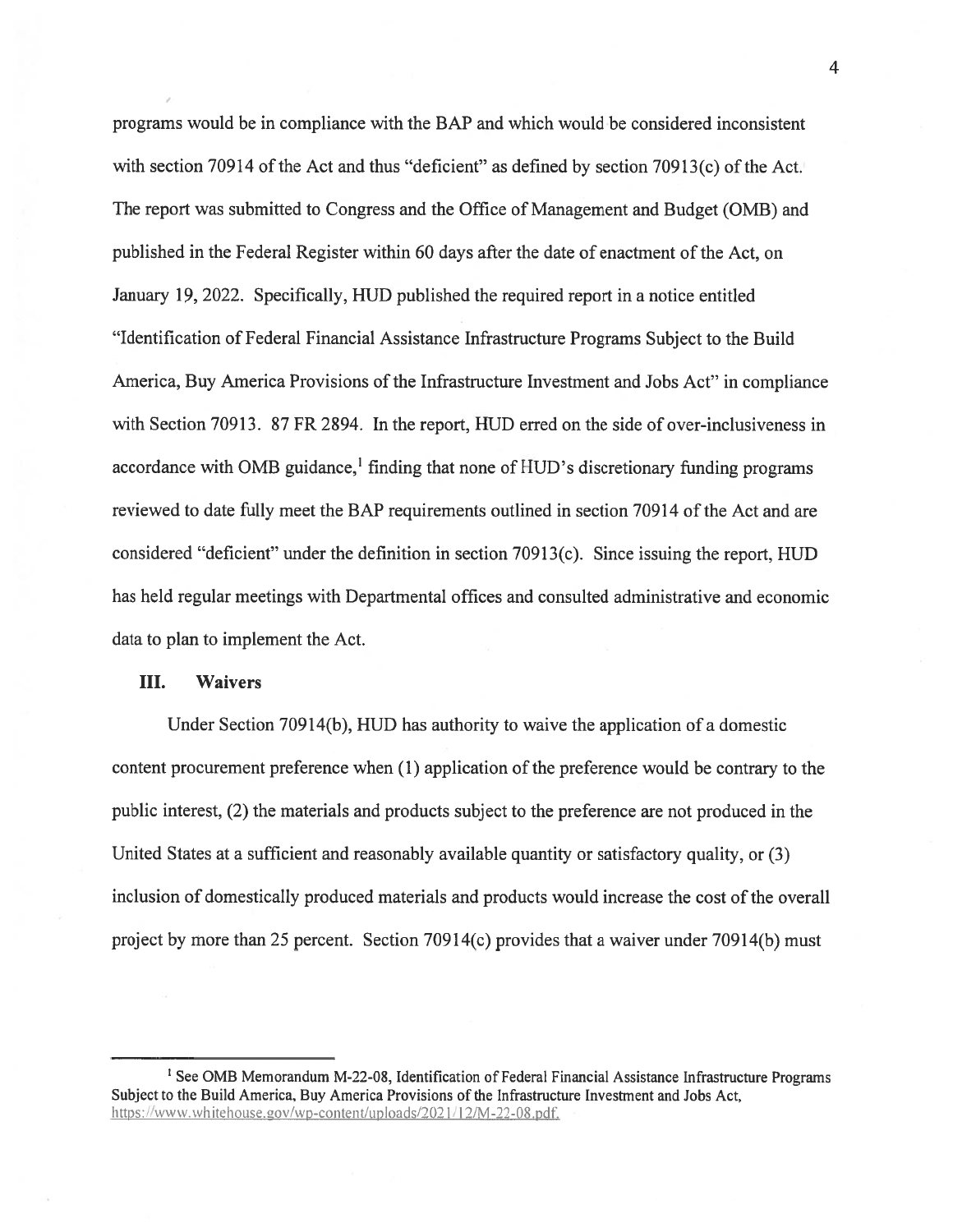be published by the agency with <sup>a</sup> detailed written explanation for the proposed determination and provide <sup>a</sup> public comment period of not less than 15 days.

Information on this waiver may be found at the webpage at this link: https://www.hud.gov/program offices/general counsel/BABA.

## IV. Public Interest in <sup>a</sup> General Applicability Waiver of Buy America Provisions

In this notice, HUD is seeking comment on a proposed general applicability waiver of the BAP to HUD's Federal Financial Assistance awards to provide the Department with sufficient time to properly determine what information collections will be necessary for it to ensure compliance with the BAP as required by the Act, including completion of the processes for solicitation of public comment pursuan<sup>t</sup> to the Paperwork Reduction Act (PRA) and receipt of approval for the information collection from 0MB. In fiscal year 2022, HUD grantees will receive more than \$15 billion through the Department's programs where infrastructure is an eligible activity, and may be subject to the BAP. HUD believes that full compliance with the BAP will create ongoing demand for domestically produced products and deepen domestic supply chains. HUD anticipates that in order to ensure full compliance with the BAP, it will need to impose additional information collection requirements on recipients of Federal financial assistance from HUD. Specifically, HUD expects such recipients to face additional paperwork burdens in complying with the BAP and in submitting requests for product or project specific waivers of the BAP.

As HUD's previous Federal Register Notice advised, many of the Department's programs may be subject to the BAP and have previously not required compliance with similar Buy American preferences. Because the potential application of BAP mandated by the Act is new to the majority of HUD's programs and Federal Financial Assistance, HUD does not have <sup>a</sup> full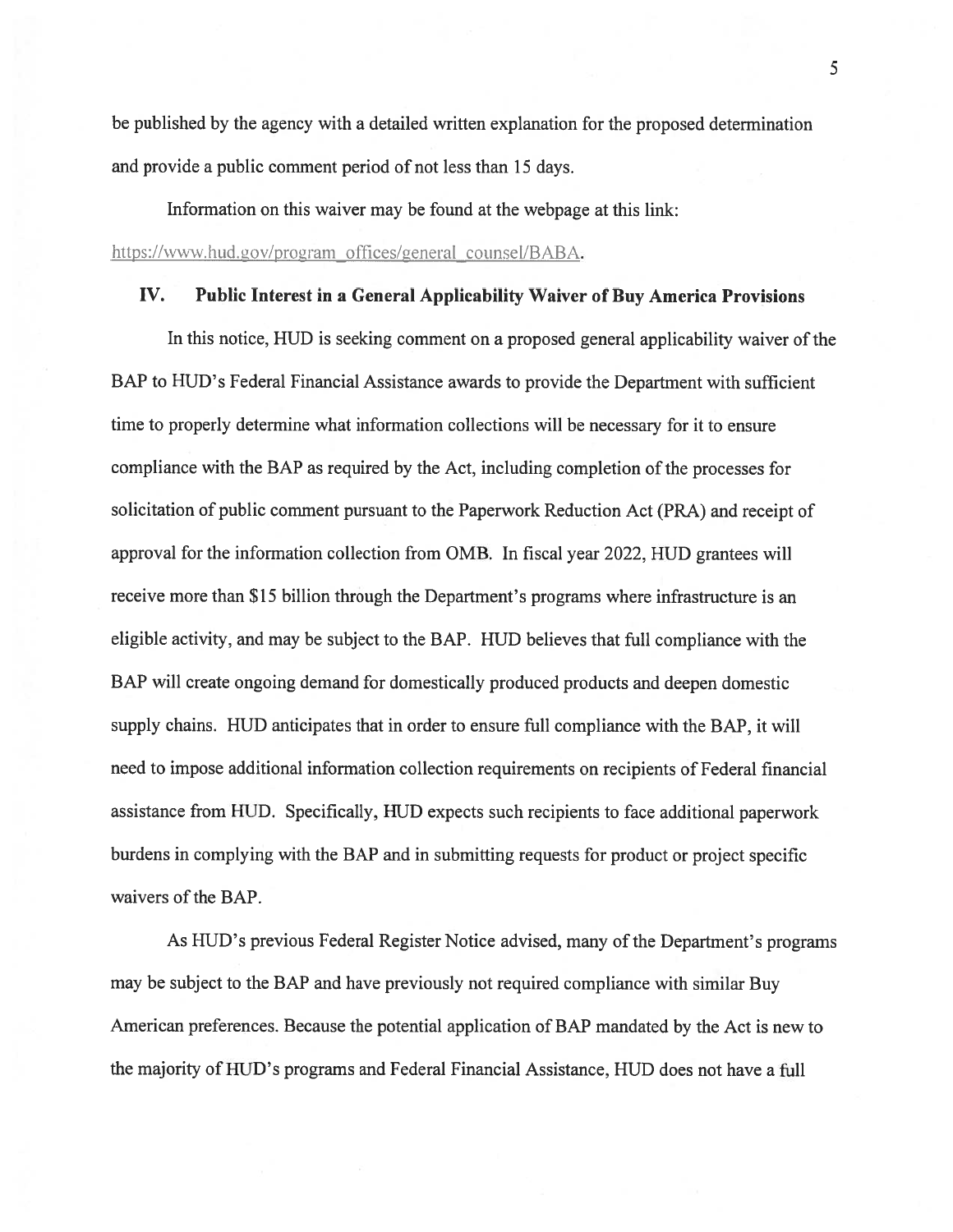understanding of the impact on HUD's programs and Federal financial Assistance that will be subject to the Act's provisions, nor does it have adequate information concerning the types of information necessary to demonstrate compliance with the BAP or to seek product- or projectspecific waivers under the Act to readily provide the public with an opportunity to evaluate the burdens associated with the information to be collected. As <sup>a</sup> result, the Department is not ye<sup>t</sup> equipped to provide recipients of federal financial Assistance from HUD with the opportunity to fully evaluate and comment on the proposed information to be collected as would be required under the PRA.

Because of the significance and wide scope of the new paperwork burdens expected to be placed upon the public as a result of the implementation of the BAP, HUD would like to take time to first solicit and then fully consider information from the public about the types of information that could be necessary to either reques<sup>t</sup> <sup>a</sup> waiver or demonstrate compliance with the BAP before beginning the process of soliciting and considering public comment in accordance with the PRA. HUD believes that the participation of the public in this important process is key to the successful implementation of the BAP across its Federal financial Assistance programs funding infrastructure projects. Therefore, HUD has determined that it would be contrary to the public's interest to apply the BAP to federal financial Assistance obligated by HUD prior to completion of these processes. HUD is hereby proposing to waive the application of the BAP to its Federal Financial Assistance funds obligated for the duration of this waiver to allow for the completion of the processes as described and the receipt of approval from 0MB for the appropriate information collections.

During the proposed waiver period, HUD expects that implementing partners will take rapid action to prepare for compliance with the new requirements, including, for example:

6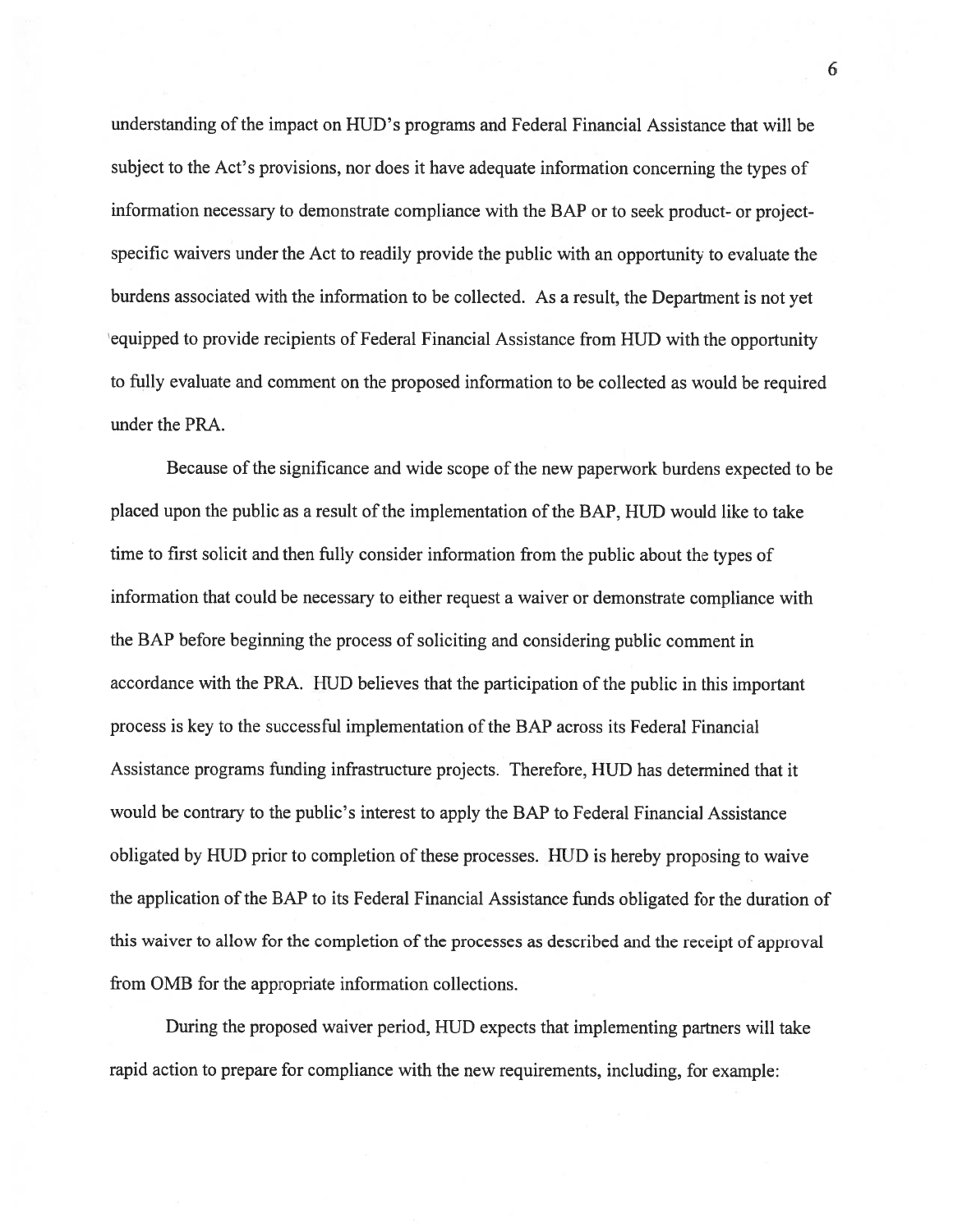1. Establishing certification processes for grantees and sub-grantees to determine Buy America compliance;

2. Ensuring contractors, subcontractors, and suppliers are prepare<sup>d</sup> to certify compliance with Buy America requirements, and provide all relevant information, including contract provisions prescribing Buy America requirements;

3. Establishing appropriate diligence by grantees and other relevant agencies, including audits and reviews as appropriate;

4. Providing further data and information to HUD on the domestic availability of covered materials, including the extent to which compliant and non-compliant goods are used during the waiver period, which can be used to help provide market insights.

During the proposed waiver period, HUD will also work to prepare for implementation of new Made in America requirements by:

1. Assessing existing Federal financial assistance processes to see where Made in America processes can be most efficiently added and aligned;

2. Building new Made in America requirements into forthcoming Notice of funding Opportunities, loan programs, and other resources provided by the Department, as appropriate;

3. Reviewing existing enforcement processes, including stewardship and oversight agreements with grantees, risk-based reviews, and compliance assessment program reviews to ensure we are ready to enforce Made in America standards.

4. Reviewing data, information, and comments provided by grantees. industry, and other partners to further assess opportunities, challenges, and the availability of domestically-sourced construction materials.

5. Training HUD staff and adopting best practices based on interagency work.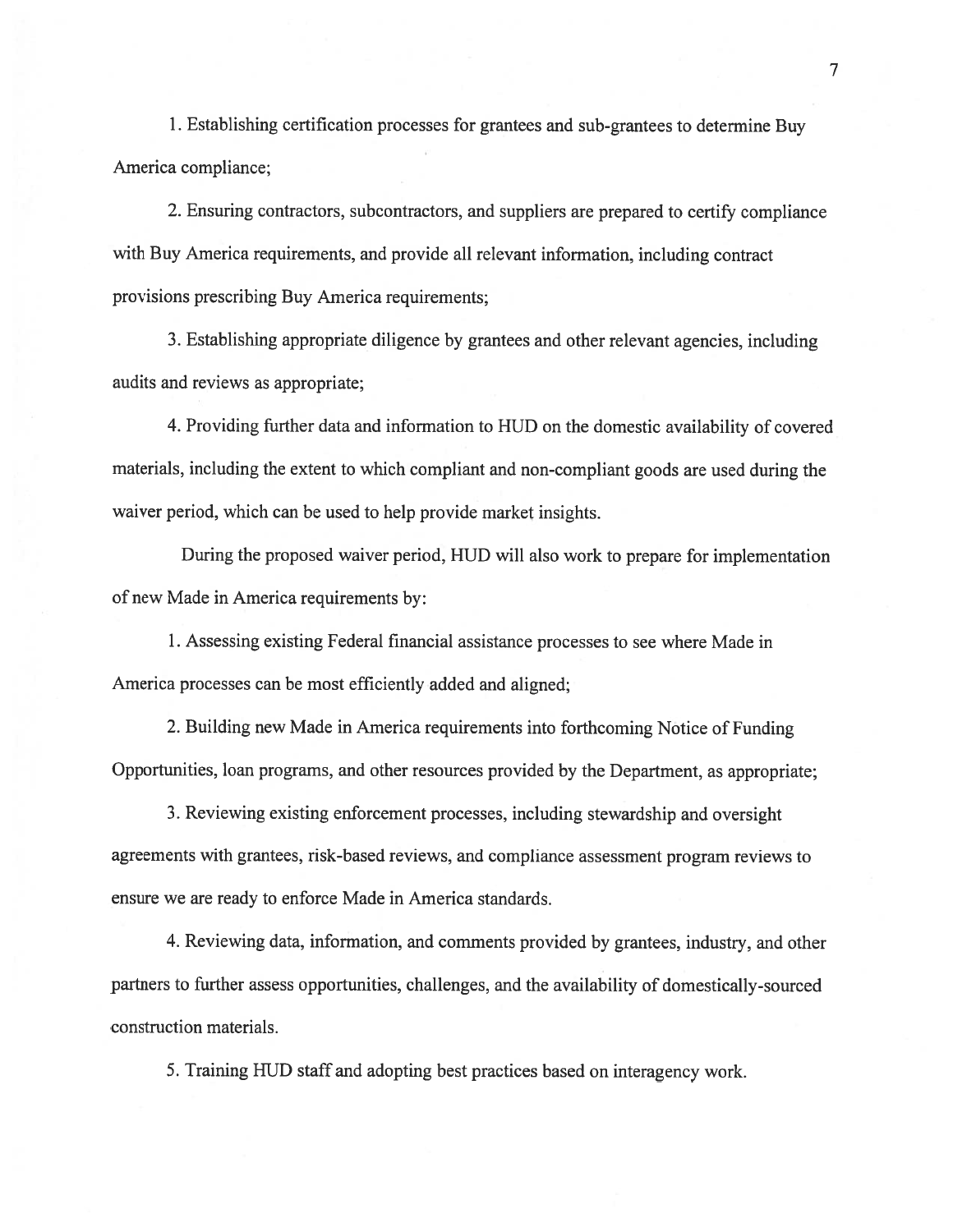By the end of the proposed waiver period, the Department expects grantees, industry, and other partners to be ready to implement Made in America standards, consistent with the Act and interpreting guidance and standards. To the extent appropriate based on information gathered during the proposed waiver period, the Department will consider shortening the period of the waiver overall, or for certain categories of products, to rapidly encourage domestic sourcing. And, to the extent grantees, industry, or other partners seek future project-specific or broader waivers beyond this temporary waiver, they should be expected to provide rigorous justification ofthe lack of domestic availability — not only the difficulty of complying and the need for an adjustment period.

# V. Assessment of Cost Advantage of <sup>a</sup> Foreign-Sourced Product

Under OMB Memorandum M-22-11, "Memorandum for Heads of Executive Departments and Agencies," published on April 18, 2022, agencies are expected to assess "whether <sup>a</sup> significant portion of any cost advantage of <sup>a</sup> foreign-sourced product is the result of the use of dumped steel, iron, or manufactured products or the use of injuriously subsidized steel, iron, or manufactured products" as appropriate before granting <sup>a</sup> public interest waiver. HUD's analysis has concluded that this assessment is not applicable to this waiver, as this waiver is not based in the cost of foreign-sourced products. HUD will perform additional market research during the duration of the waiver to better understand the market to limit the use of waivers caused by dumping of foreign-sourced products.

## VI. Limited Duration of the Waiver

HUD remains committed to the successful implementation of the important BAP across its programs providing covered federal financial Assistance for infrastructure projects and will move swiftly towards completion of the processes outlined in this notice. This waiver is effective

\$